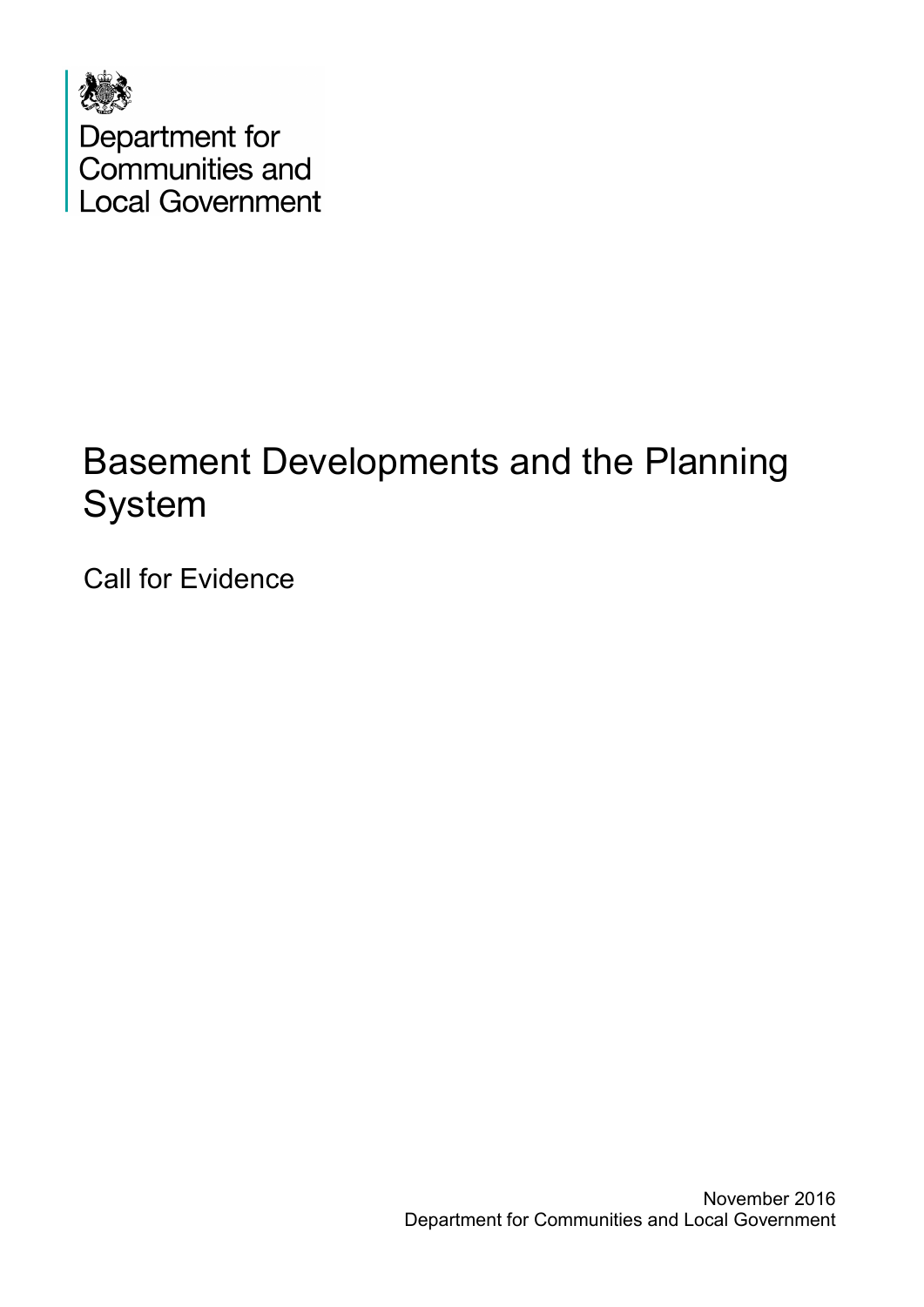

*© Crown copyright, 2016*

*Copyright in the typographical arrangement rests with the Crown.*

You may re-use this information (not including logos) free of charge in any format or medium, under the terms of the Open Government Licence. To view this licence, http://www.nationalarchives.gov.uk/doc/open[government-licence/version/3/](http://www.nationalarchives.gov.uk/doc/open-government-licence/version/3/) or write to the Information Policy Team, The National Archives, Kew, London TW9 4DU, or email: [psi@nationalarchives.gsi.gov.uk.](mailto:psi@nationalarchives.gsi.gov.uk) 

This document/publication is also available on our website at [www.gov.uk/dclg](http://www.gov.uk/dclg)

If you have any enquiries regarding this document/publication, complete the form at <http://forms.communities.gov.uk/> or write to us at:

Department for Communities and Local Government Fry Building 2 Marsham Street London SW1P 4DF Telephone: 030 3444 0000

For all our latest news and updates follow us on Twitter: https://twitter.com/CommunitiesUK

4 November 2016

ISBN: 978-1-4098-4928-5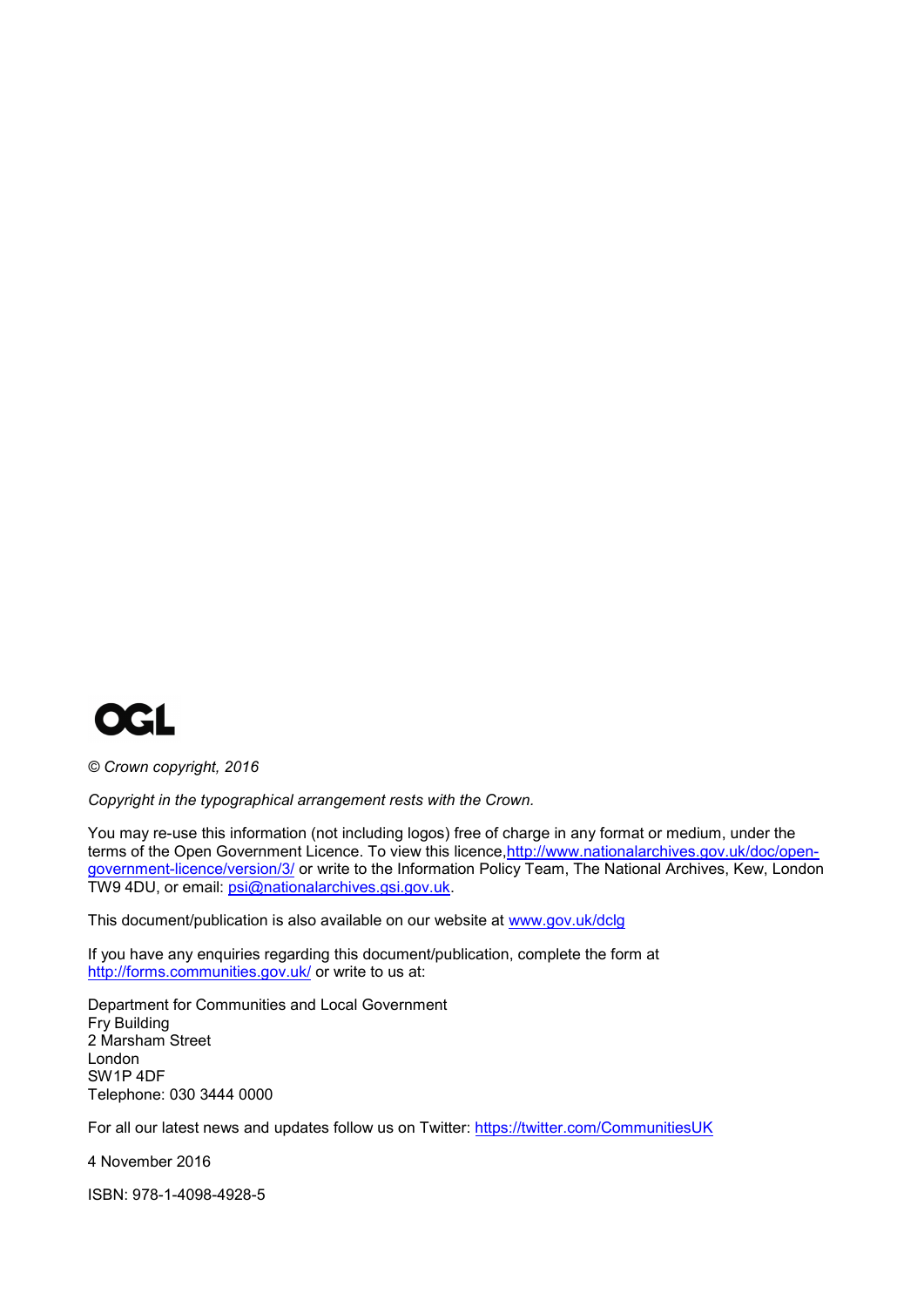### **Contents**

| <b>Introduction</b>                  | 4                       |
|--------------------------------------|-------------------------|
| <b>Setting the Scene</b>             | $\overline{\mathbf{4}}$ |
| <b>Call for Evidence</b>             | 6                       |
| <b>Timescales and contact points</b> | 6                       |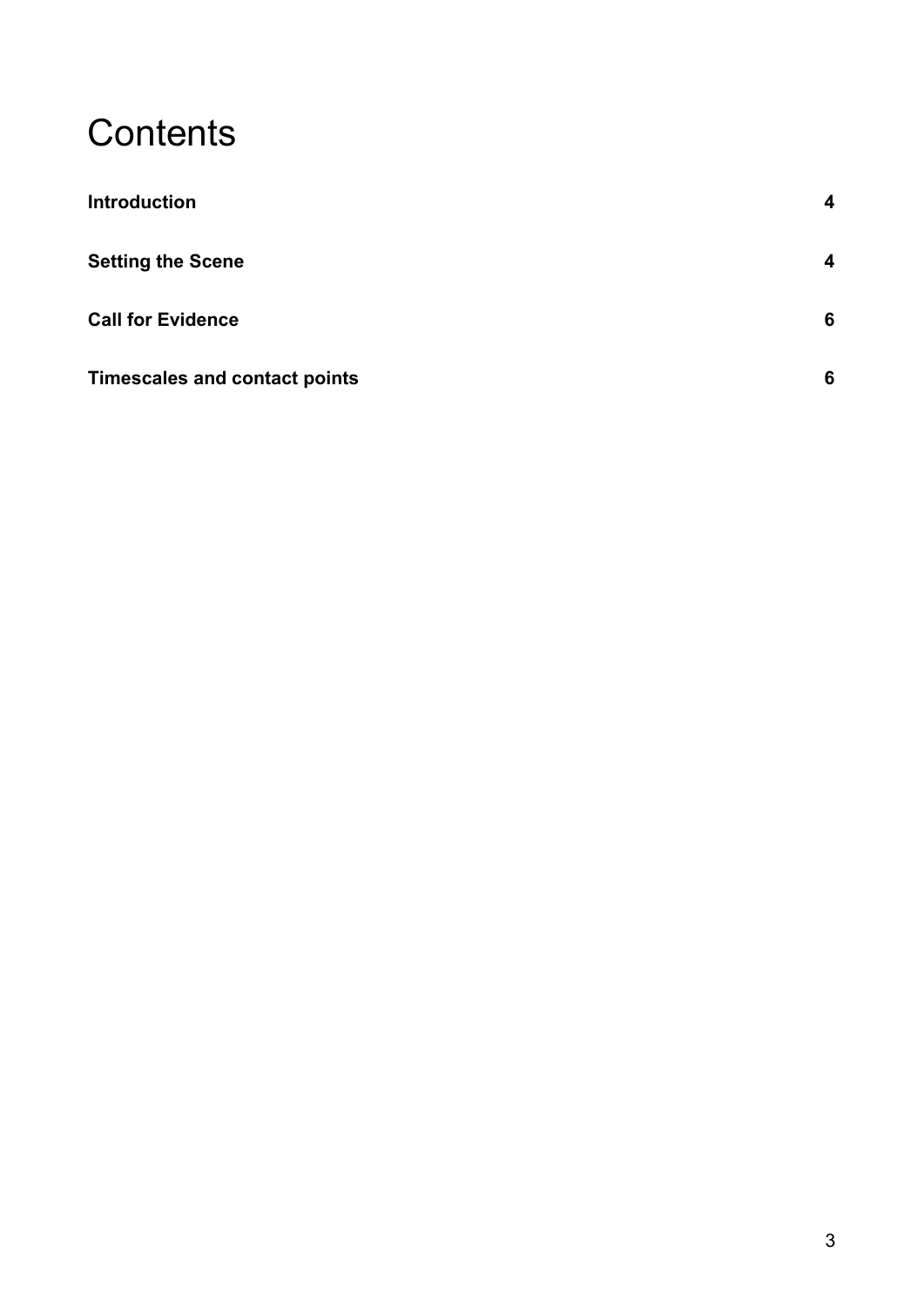### <span id="page-3-0"></span>Introduction

- 1. The construction of residential basements beneath existing buildings has become increasingly popular. This is primarily a localised issue of concern in inner London, as a consequence of land costs and constraints on sideways or upwards development. In some cases this has led to concerns being raised about the impacts of such developments on neighbouring properties and local amenity.
- 2. These concerns have been expressed within communities, in Parliamentary debates and through media coverage. The issues highlighted have included: the impact on neighbouring properties during the development; the length of time the development takes; disturbance caused where a number of developments take place simultaneously in a single road; and potential increased flood risks through development affecting drainage systems.
- 3. The Government has listened to the concerns raised in the past and worked with key stakeholders to provide clarity on what safeguards are required before carrying out basement development. Working with the Basement Information Centre we have produced updated guidance on the requirements and consents as well as the construction of basements. This guidance can be accessed at: [\(http://www.tbic.org.uk/publications\\_det.php?docId=34\)](http://www.tbic.org.uk/publications_det.php?docId=34). The guidance on the operation of the Party Wall Act has been revised and is kept under review. It can be accessed at: [https://www.gov.uk/guidance/party-wall-etc-act-1996-guidance.](https://www.gov.uk/guidance/party-wall-etc-act-1996-guidance)
- 4. In response to further concerns raised during parliamentary consideration of the Housing and Planning Act 2016, the Government committed to a 'review of the planning law and regulations which relate to basement developments'. This Call for Evidence takes forward this commitment. It seeks evidence on the number of basement developments being taken forward: how these developments are currently dealt with through the planning system; and whether any adverse impacts of such developments could be further mitigated through the planning process. This review is not considering whether or not basement development should be permitted, but rather how the planning process manages the impacts of that development where it is permitted.

# <span id="page-3-1"></span>Setting the Scene

#### **Legal Framework**

5. In England all development requires planning permission. Under the Town and Country Planning Act 1990, building works, including the provision of additional space underground, are included in the definition of development. Planning permission can be granted through a planning application to the local authority: it can also be granted at a national level through permitted development rights. The Town and Country Planning (General Permitted Development) (England) Order 2015, as amended, sets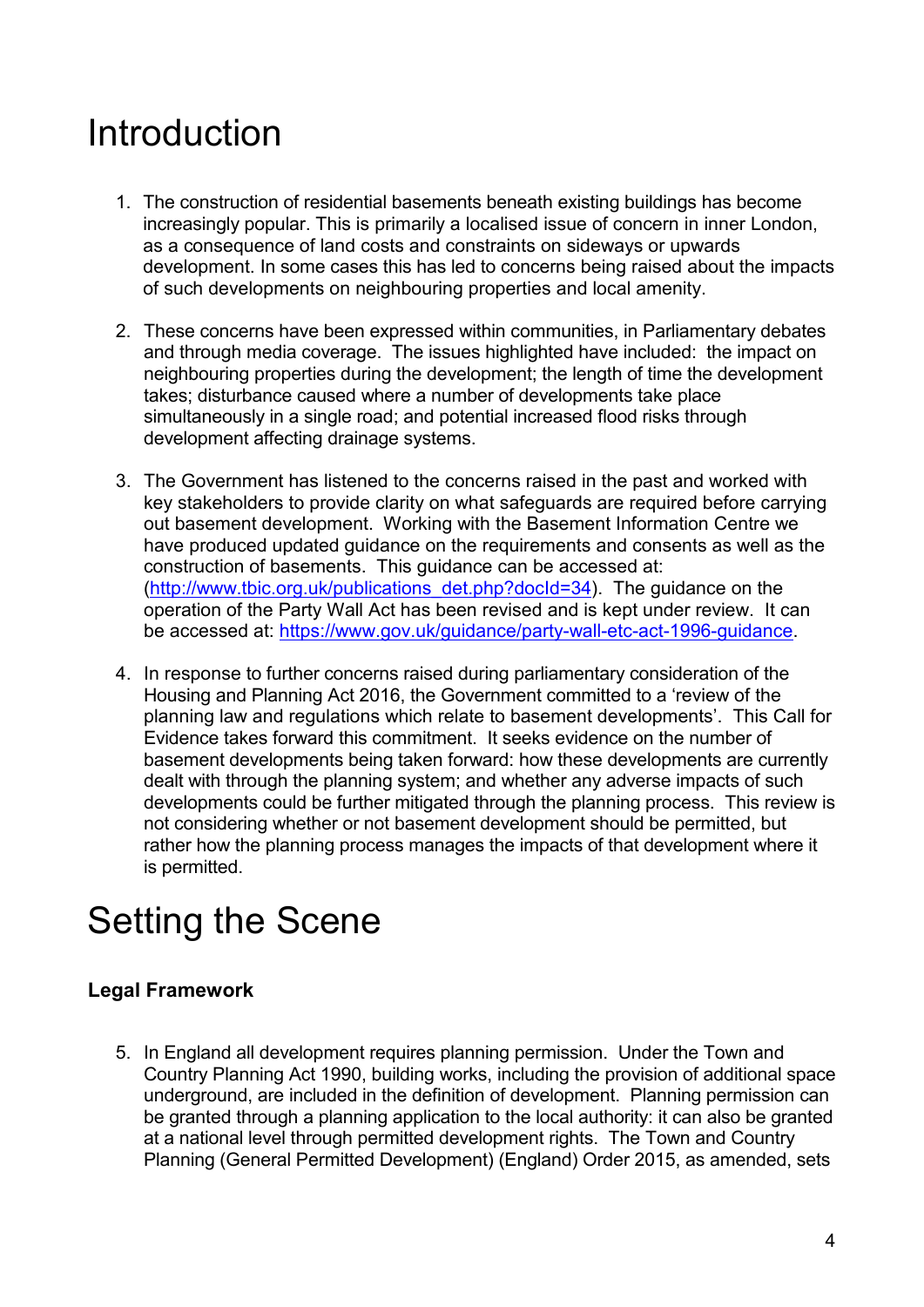out national permitted development rights [http://www.legislation.gov.uk/uksi/2015/596/pdfs/uksi\\_20150596\\_en.pdf.](http://www.legislation.gov.uk/uksi/2015/596/pdfs/uksi_20150596_en.pdf)

- 6. Permitted development rights allow specific types of development to proceed without having to make a planning application. The permitted development rights for householder development allow limited alterations or extensions to dwellinghouses. This provides certainty for householders wishing to carry out development, and helps to reduce the administrative burden on local authorities through a reduction in the number of planning applications coming forward. Where it is considered that a smaller basement development falls within the specific limitations set out in the Order an application for planning permission is not required.
- 7. There is a range of tools available to local planning authorities to address the issues that may arise from basement development. These can be specifically tailored to particular areas. For example, where basement development is not considered to be permitted development (see paragraph 6 above), local authorities can include specific policies in their local plan, or bring forward Supplementary Planning Documents related to basement developments, including, for example, limits on their size and location. Such policies can be used in determining planning applications for basement development.
- 8. Where smaller basement development is considered to be permitted development a local planning authority may consult the local community on the use of an Article 4 Direction to remove the right, if it is felt that it is necessary to protect local amenity or wellbeing of a specific area. A planning application would then be required for all such development in the area which would be determined in accordance with any policy which the authority has adopted on basement development.

#### **Other regulations**

- 9. Work on basements is required to be carried out in accordance with the Construction (Design and Management) Regulations 2015. To help mitigate the impacts of building works once they are underway, some local authorities also publish Codes of Conduct for Considerate Contractors to help ensure work is taken forward in the correct manner, with minimum disruption, and may agree a Construction Method Statement before works begin*.*
- 10.Basement developments must meet the relevant requirements of the Building Regulations 2010, as amended, which require the work to meet minimum performance standards, such as for structural safety.
- 11.Under the dangerous buildings provisions in the Buildings Act 1984, unsafe buildings, for example due to incomplete construction work, can be dealt with by local authorities.
- 12.Local authorities also have powers available to them through the Environmental Protection Act 1990 and Control of Pollution Act 1974 to address noise and other potential nuisance from construction sites.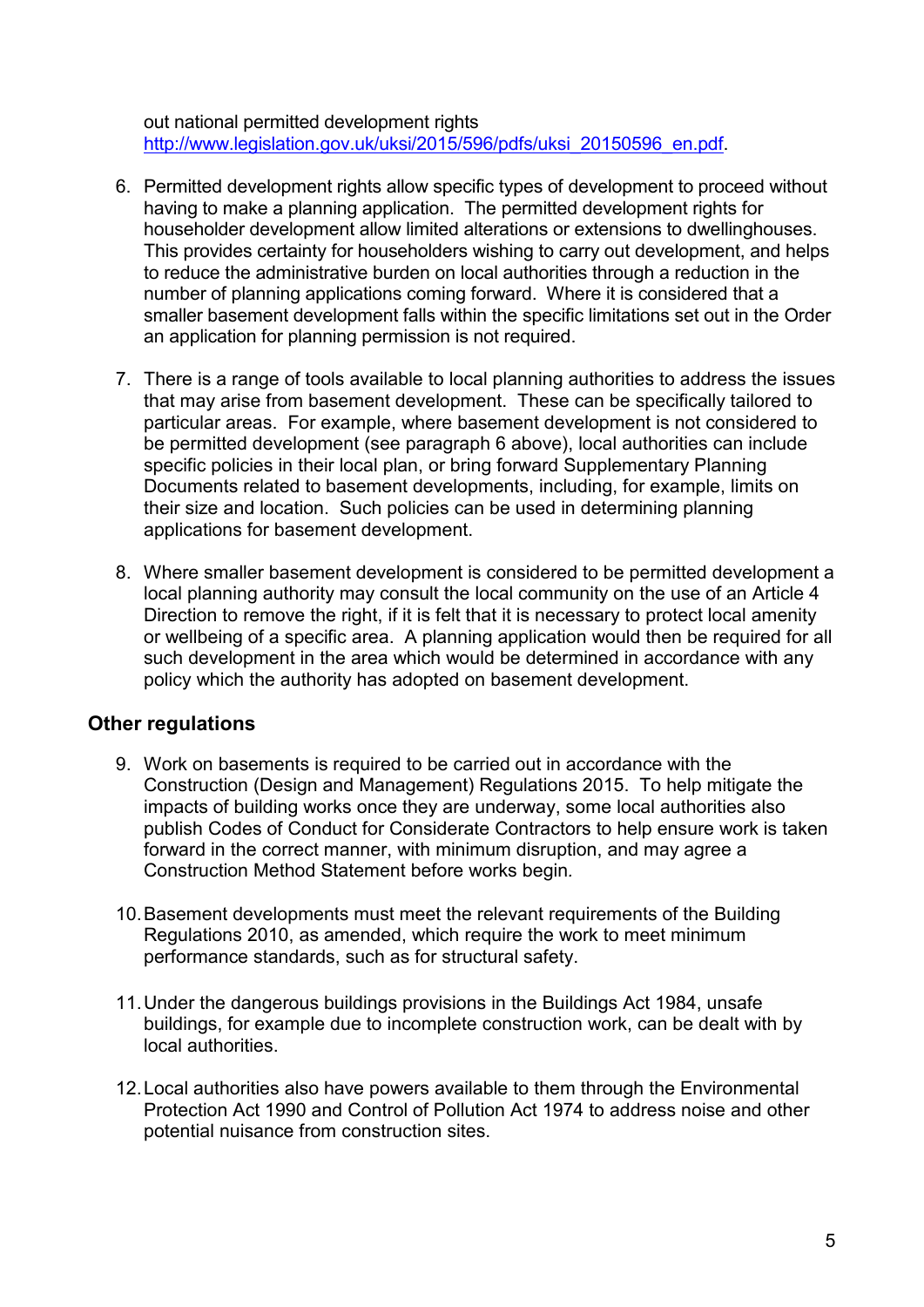13.Most basement developments would also fall within the requirements of the Party Wall etc. Act 1996 which provides a framework for resolving disputes with adjoining building owners.

# <span id="page-5-0"></span>Call for Evidence

- 14.We are seeking evidence and examples of good practice in the effective use of the current planning framework in the context of managing basement developments. We are also asking whether there are any other means which would be appropriate for the planning process to use to mitigate potential adverse impacts of such developments.
- 15.We want to hear from those who have experience of, or been affected by, basement development, either directly or indirectly. Contributions are invited from all interested parties including: householders who have carried out works: those living alongside basement development: local planning authorities: professional bodies: and building companies. In particular, we are interested in:
	- − Experience of the planning process or use of permitted development rights; and
	- − Information on the number of basement developments, and areas where they take place.
- 16.We would welcome evidence of where the planning system is working well and where it might be improved. Where issues are identified by organisations, it would be helpful if respondents could indicate whether these are one-off cases or whether they are aware of widespread concerns.
- 17.Respondents are asked to complete a set of questions set out in Annex A.

### <span id="page-5-1"></span>Timescales and contact points

- 18. We request that evidence is submitted by Friday 16<sup>th</sup> December 2016. We may not consider evidence received after this date. The Government will consider the evidence provided and it may be used to inform any future action. Any action could be delivered through appropriate amendments to policy, guidance or legislation.
- 19.Wherever possible we ask that evidence is entered on Survey Monkey at <https://www.surveymonkey.co.uk/r/VBZV6NQ>
- 20.Alternatively, please submit your evidence by email to [BasementsPlanningReview@communities.gsi.gov.uk](mailto:BasementsPlanningReview@communities.gsi.gov.uk) or by post to: Paul Martin, Department for Communities and Local Government, 3/NE, Fry Building, 2 Marsham Street, London SW1P 4DF.
- 21.We would particularly welcome evidence from and engagement with: